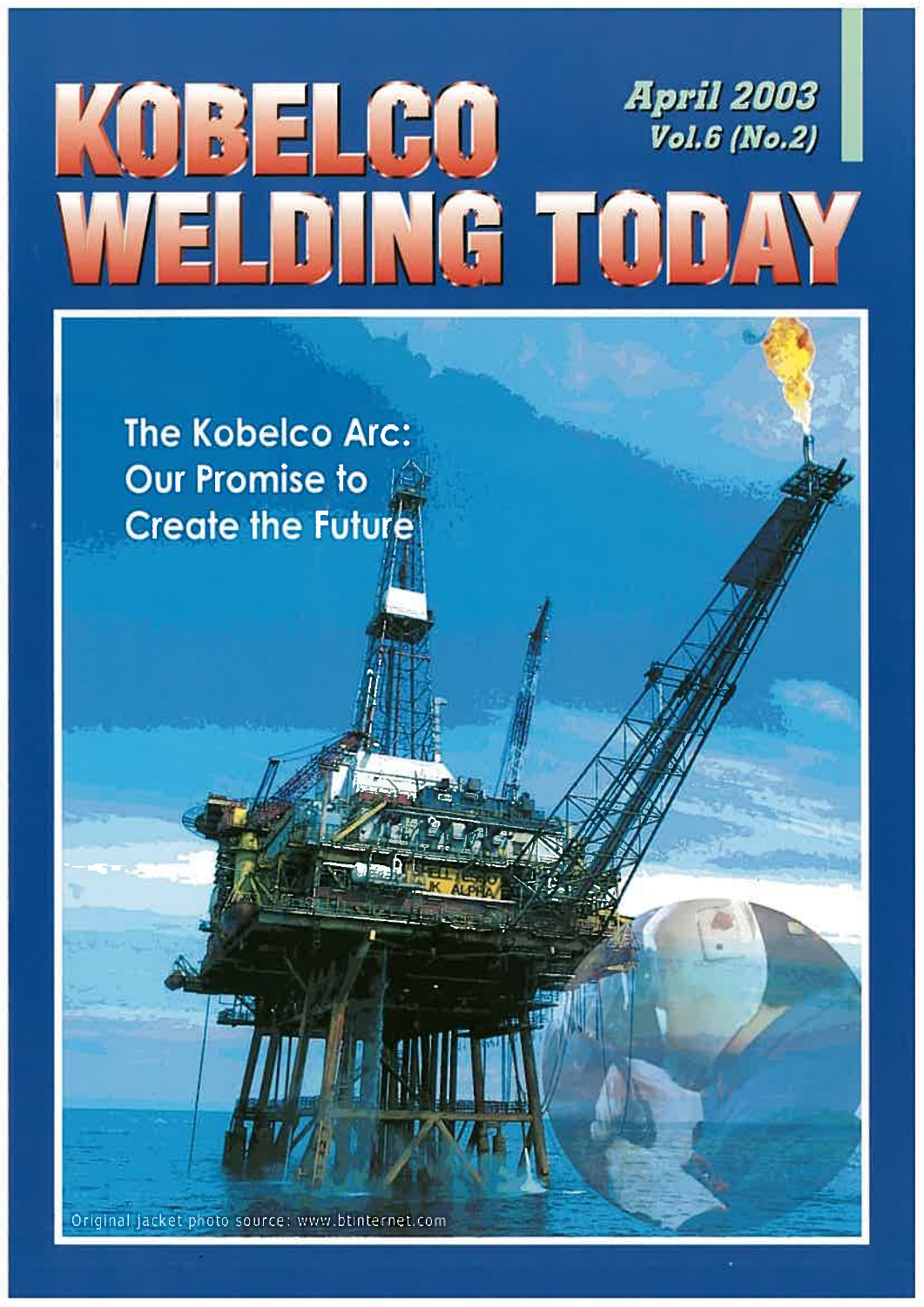## KOBELCO Group News

# **INFRA-KOBELCO Partnership: Strengthened through WELDMEX 2003**

Mexico is famous for magnificent archeological sites and fabulous beaches such as Acapulco and Cancun. The capital, Mexico City, with a population of 20 million, has been called the biggest megalopolis on Earth. 50km northeast of Mexico City are the ruins of an ancient city, *Teotihuacán*, where two enormous pyramids (The Pyramid of the Sun and The Pyramid of the Moon) attracts many overseas tourists every year.



The Pyramid of the Sun dominating the skyline

Meanwhile Mexico**'**s expanding industrial capacity is also drawing attention from overseas. When the Free Trade Agreement between Mexico and the United States came into effect, Mexico began to play a tremendous role as an industrial goods supplier to the US. The welding and fabrication industry is no exception in this trend. In Mexico, the total consumption of welding materials has reached 70,000 tons per year, and this figure keeps on growing.

As the first welding exposition in Mexican history, WELDMEX was held at the World Trade Center in Mexico City from the 28th to 30th of January. Demonstrating the growth of the Mexican fabrication industry, the exhibition booths were packed with enthusiastic visitors, mostly domestic fabricators, and the total attendance came to over 5,000 visitors over 3 days. Reflecting the Mexican lifestyle, WELDMEX opened the gates at 3:00 pm and closed at 9:00 pm; lunch, occasionally accompanied by *Tequila*, the delicious but powerful Mexican spirit, started late in afternoon and lasted two hours or more until evening.

KOBELCO WELDING of AMERICA (KWAI) participated in WELDMEX together with our Mexican partner, INFRA S. A. DE C. V. as one of the 102 exhibitors. INFRA is a leading manufacturer of



INFRA attracted many visitors from the domestic fabrication sectors in Mexico**'**s first welding exhibition, WELDMEX 2003

industrial gases, welding equipment and welding consumables in Mexico as well as South America. While INFRA manufactures stick electrodes and solid wires in their own facility, INFRA has made inroads into the flux-cored wires market by taking advantage of high quality of KOBELCO flux-cored wires. The flux cored arc welding (FCAW) process is still in an early phase in Mexico, and the consumption of flux-cored wires accounts for 2% of the total consumption of welding consumables.

Since 2000, KWAI has been working together with INFRA in promoting KOBELCO flux cored wires for the fabrication industry, offering the quality of KOBELCO brands and unmatched technical services by INFRA. **FRONTIARC-711** (AWS A5.20 E71T-1) for carbon steel and **DW Stainless Series** flux-cored wires classified in AWS A5.22 for a wide variety of stainless steels have been getting more popular in Mexico through nationally spread INFRA branches and distributors, and further successful expansion is expected on the basis of the tight relationship between KOBELCO and INFRA in the year to come.

> Reported by Tex Ikeda KWAI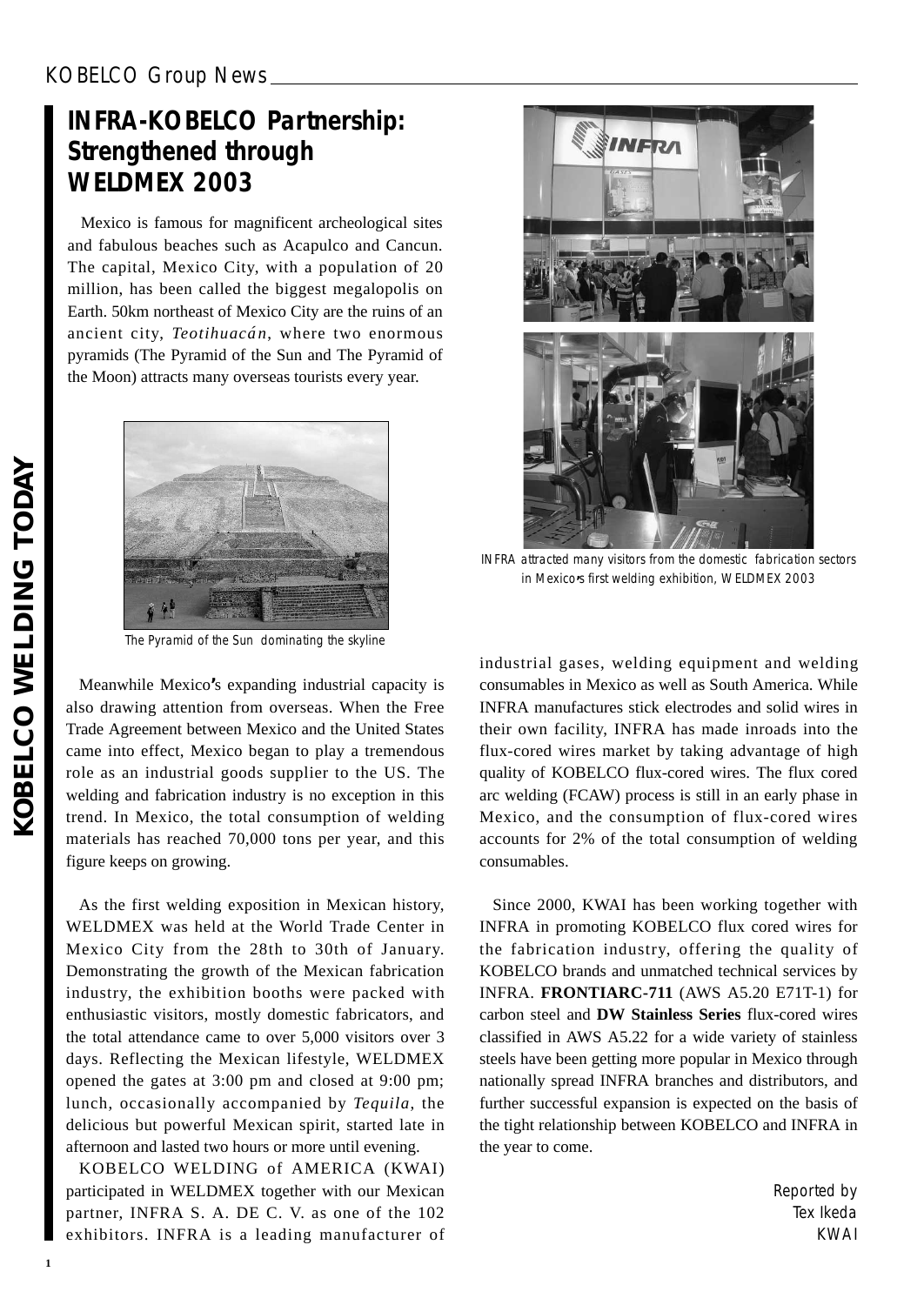## Preface

# **Message from the Editor**

#### **Dear readers of Kobelco Welding Today**

Winter has gone away and spring has come. However, the economy of Japan is still sluggish, which has been afflicted by deflation, I would say. I hope it will recover like the blooming spring in the near future.

Every morning I look at Mt. Fuji from the porch of my apartment house; it is the highest (3,776m) and the most beautiful mountain in Japan. Especially in winter it looks beautiful at its best with snow on its top. When I am in trouble or depressed, it is always good for me to look upon Mt. Fuji to calm down for a while. I think that Mt. Fuji is a symbol of tranquility for people in Japan. I think you, too, must have your own symbols like Mt. Fuji is to me.

By the way, we have been introducing a lot of new products to the worldwide markets, and we promise you to introduce more advanced products that may provide you with greater value in the future. Last year KOBELCO renovated the organization of the R&D division in order to cope more quickly with the diversified requests of our customers all over the world. This R&D division also supports our overseas affiliates by dispatching engineers to provide customers and their staff with technical services and training in the local language if necessary. As you may know KOBELCO**'**s activities stand on the**"**QTQ**"**slogan, which is our basic principle as a manufacturer of welding consumables<sup>\*</sup>. Back to the Basic<sup>"</sup> it means KOBELCO encourages QTQ more and more.

**Calling from Tokyo** 

**My sincere greetings to the readers of Kobelco Welding Today**

I am Masanori Ashikaga, in charge of the welding material sales for the Korean and Taiwanese markets.

It was only eight years ago that I took an airplane for the first time for my first overseas trip for my honeymoon. Being in a foreign country was quite an exciting experience. At that time, I never thought that I would be some day working for the international market. 6 years have passed since I joined the International Operations Department. Making good friends with many people in various countries through international business is a real pleasure, and they become a lifetime treasure for me.

By the way, I think I am a typical Japanese man including my appearance. But when I am in Korea or Taiwan, I am always taken for a national by local people and spoken to in their language on the street. Dealers and customers often tell me also that I do not look like a Japanese. This makes me feel more intimate with the people of the country I am visiting, and makes me happy. If I could speak fluently in the local language my overseas business trips would be even more pleasurable.

**Masanori Ashikaga** Asst Manager International Operations Dept. Welding Company Kobe Steel, Ltd.



**Masakazu Tojo** *Editorial Chairman*

## **Contents**

#### **1 KOBELCO Group News** INFRA-KOBELCO partnership: strengthened through WELDMEX 2003

#### **3 Technical Highlight**

Welding of offshore structures Part 2: Essential factors in welding procedure controls

#### **8 Q & A in Arc Welding**

How downhill GMAW/FCAW should be carried out

#### **9 Bulletin**

A brand-new FCW: DWA-65L for high tensile strength steel

TGS-80B2 and TGS-90B3: brand-new GTAW filler wires for international customers

**KOBELCO WELDING TODAY KOBELCO NELDING HODAY** 



General Manager

International **Operations** Department

Welding Company Kobe Steel, Ltd.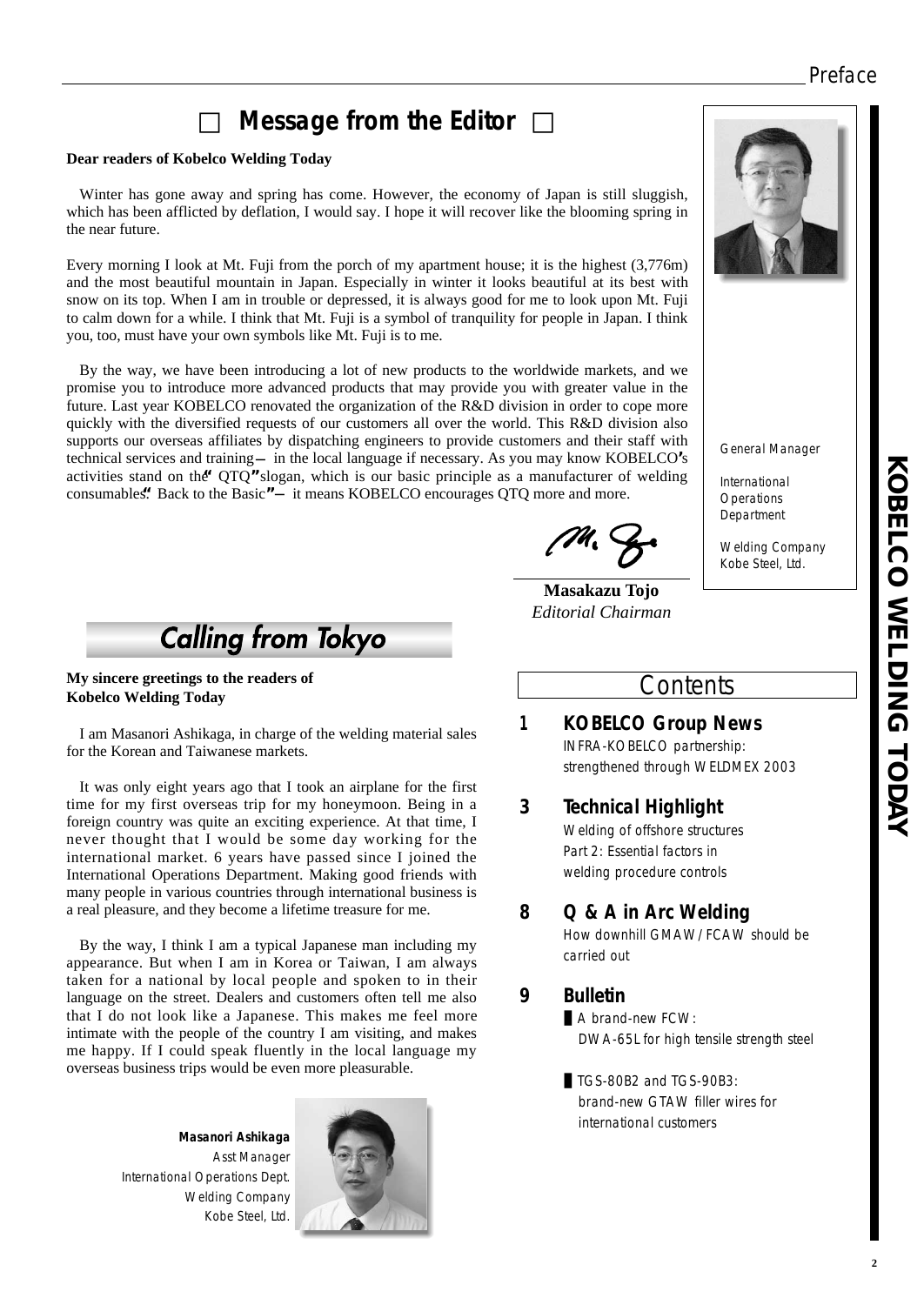# **Welding of Offshore Structures** Part 2: Essential Factors in Welding Procedure Controls



Photo source: Kansai Design Co. Ltd., Japan

Offshore structures include jacket platforms, jack-uprigs, semi-submergible rigs, and Floating Production, Storage and Offloading Facilities (FPSO). This article discusses the essential factors in welding procedure controls in the fabrication of jackets, legs for jack-up rigs, and columns and braces of semi-sub rigs. These constructions use higher grade steels and their welding procedures are controlled more strictly than in the case of fabricating ordinary ships. On the other hand, the hulls of FPSOs are fabricated to ship class rules as in the case of ordinary ships.

#### **Jackets Features Thick Pipe Welding by Full Penetration**

The jacket comprises the most critical structure to sustain a platform, which is fabricated with braced tubular legs (**Fig. 1**). This tubular construction is welded by full penetration to provide sound welds that will withstand the many directional stresses at sea.



**Fig. 1** Jacket of braced tubular steel structure in the as-fabricated condition

Jackets use high tensile strength tubular steels with 350-500 MPa yield strength that have a large thickness: e.g. 40-90 mm (over 100 mm for a large jacket). Largediameter, thick-section pipes are produced by the following steps:

Step-1: Cold forming the steel plate

- Step-2: Two or three layer tacking by shielded metal arc welding (SMAW) in general on the external side of the longitudinal joint
- Step-3: Main welding by submerged arc welding (SAW) on the internal side of the longitudinal joint
- Step-4: Gouging and grinding the external tacking weld to form a groove suitable for SAW
- Step-5: Nondestructive testing (NDT) by magnetic particle test (MT) and dye penetrant test (PT) to confirm the absence of welding defects in the gouged groove
- Step-6: Main welding by SAW on the external groove
- Step-7: NDT by MT and ultrasonic test (UT) on the entire longitudinal weld
- Step-8: Girth welding of rotatable pipes by using almost all the same procedures in Steps-2 through 7

The throat thickness and length of the tack weld bead must be sufficient to maintain the circularity and straightness of the pipe and prevent cracking during SAW on the internal side of the groove. Two- or threewire SAW is used on the longitudinal joint to improve welding efficiency. However, girth welding of rotatable pipes uses single SAW due to better performance.

In contrast to the welding of large-diameter sections, small diameter (e.g. with an inner diameter of 750 mm or smaller) pipes, rotatable or fixed, are joined by one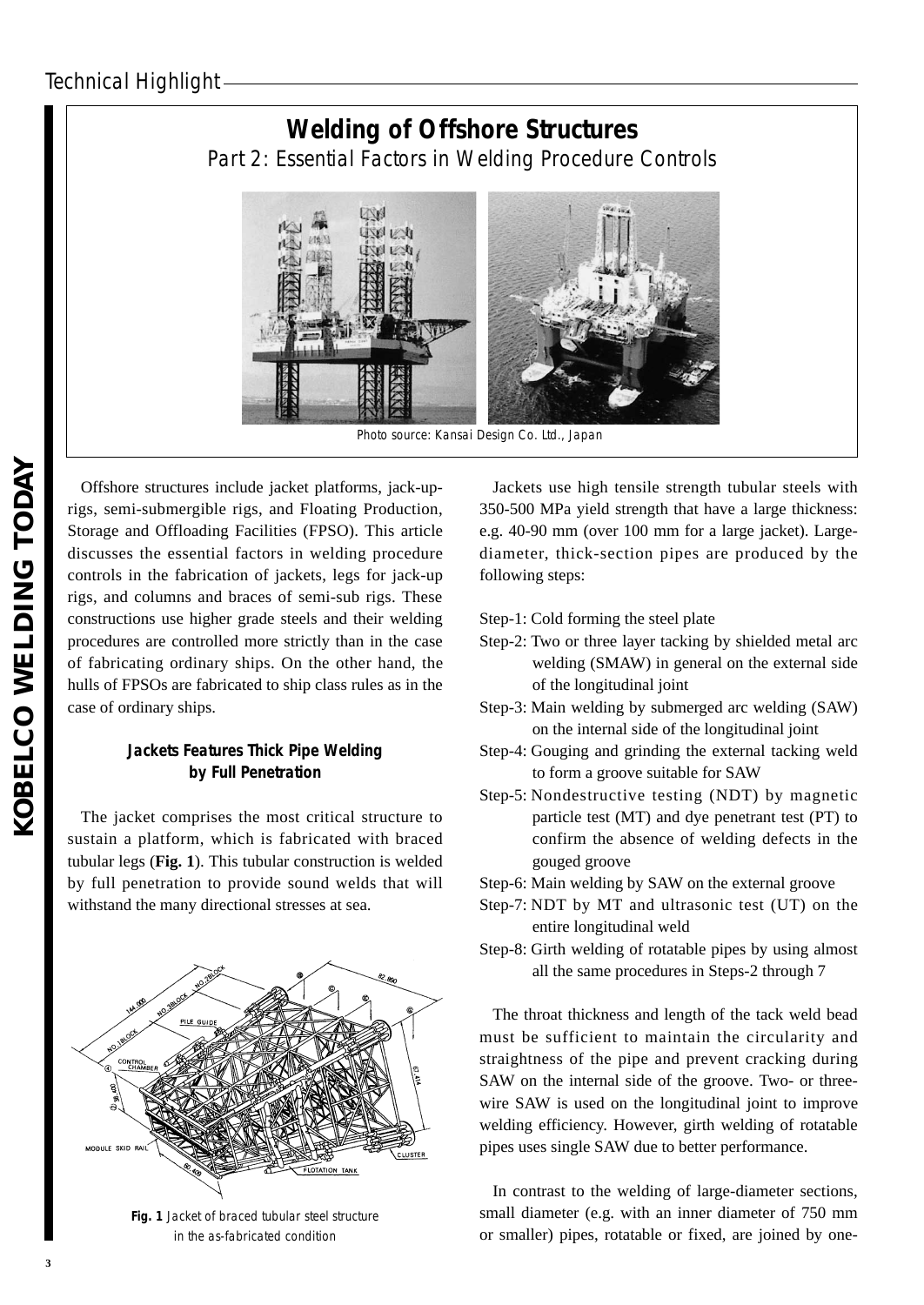side welding, using SMAW or gas tungsten arc welding (GTAW) for the root pass and SMAW, FCAW or gas metal arc welding (GMAW) with solid wires for the filling passes. In one-side welding, minimizing the misalignment at the root of the groove and varying the root opening are essential methods to ensure consistent weld quality. For the root pass welding in one-side SMAW. **LB-52U** (E7016) of 2.6, 3.2, 4.0, and 5.0 mm and **LB-52LT-18** (E7018-1) of 2.6 and 3.2 mm provide unsurpassed usability.

The node joint (**Photo 1**), where components are crossed forming T-, Y- and K-connections, causes a highly concentrated stress area called the**"**hot spot.**"** The node joint

changes its groove angle as out-of-position

- welding progresses along the joint;
- needs a highly accurate-size groove in
- one-side welding;
- requires smooth weld surface to improve fatigue strength;
- precludes employment of an automatic
- welding process due to confined spaces around the joint; and
- tends to cause lamellar tear.

This is why the most precise procedure control is required in the fabrication of jackets. The root pass of the joint is usually welded by one-side SMAW or GTAW. Subsequent filling passes are welded by SMAW or FCAW.

A lamellar tear (**Fig. 2**) is the most serious defect that can occur in the node joint welds. A lamellar tear is a subsurface terrace and step-like crack that occurs at a location close to the weld fusion line in the base metal, which has a basic orientation parallel to the wrought surface. Lamellar tearing is caused by tension stresses in the through-thickness direction of the base metal weakened by the presence of small, dispersed, planar shaped, nonmetallic inclusions parallel to the metal surface. Diffusible hydrogen in the weld metal is also associated with lamellar tearing. In order to minimize the susceptibility to this type of cracking, the following preventive measures may be taken.

- (1) Use steels having greater through-thickness ductility: e.g. greater than 25% (reduction in area)
- (2) Use low sulfur steels: e.g. 0.008% max.
- (3) Confirm by UT that steels have no lamination
- (4) Use low hydrogen type welding consumables
- (5) Use preheating



**Fig. 2** Schematic lamellar tearing occurring at the area close to the fusion line in the base metal of a node joint



The leg of a jack-up rig (**Fig. 3**) has heavy sections reaching, for racks, approximately 180 mm and uses high tensile strength steels with yield strengths of 500, 550 and 690 MPa. Rack-to-rack joints are butt welded by SAW, where the rack passes through the chord (**Fig. 4**). Where the racks are separated by the chord, rack-torack joints are butt welded by GMAW with solid wires. Rack-to-rack double-groove joints are welded from both sides of the joint to highly accurate sizes. Rack-to-chord joints are butt welded by SAW and GMAW from the external side only. The welding procedure for node joints of braces is similar to that for the leg of Jackets.



**Photo 1** Node joints of a jacket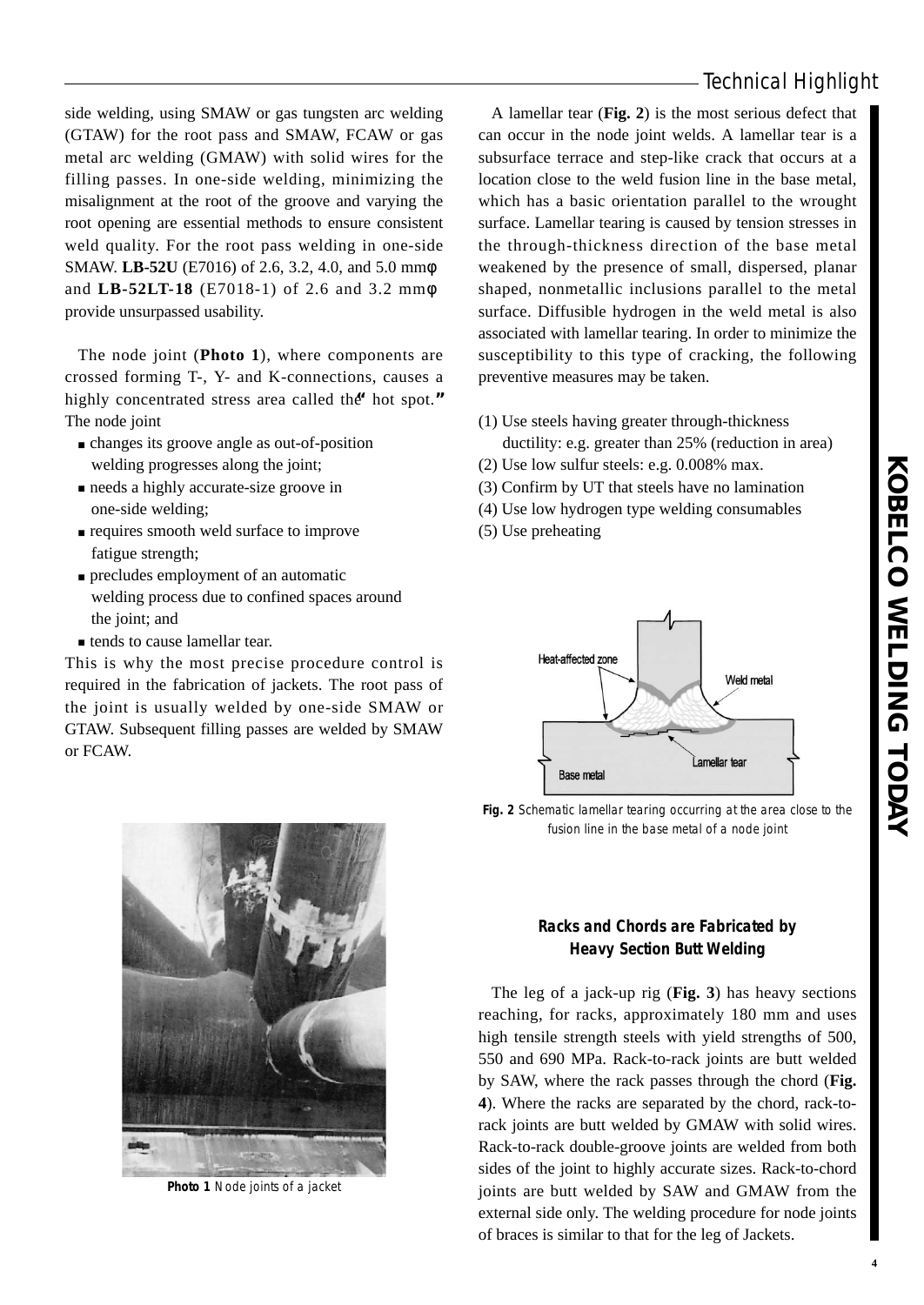## Technical Highlight



**Fig. 3** Legs of a jack-up rig consist of rack, chord, and brace



**Fig. 4** Rack-to-rack joints are butt welded by SAW, and rack-to-chord joints are butt welded by SAW and GMAW



**Fig. 5** Columns, braces and lower hulls are the main structural components of a semi-sub rig

### **Columns Contain Longitudinal and Circumferential Welds**

Semi-submergible rigs (**Fig. 5**) consist mainly of lower hulls, columns, braces, decks and derricks. Lower hulls are constructed similarly to those of ships, providing buoyancy to the entire rig. Columns govern the stability of the rig during drilling operations. Columns are mainly fabricated by SAW for joining longitudinal and circumferential joints. Column-to-brace and brace-tobrace joints are welded by FCAW and SMAW. The node joints of braces require strict welding procedure control to prevent lamellar tearing and provide smooth bead appearance for better fatigue strength as in the case of jackets.

#### **Periodical Redrying of Covered Electrodes and SAW Fluxes is Essential to Minimize Diffusible Hydrogen**

Welding consumables should be kept in a warehouse that is well ventilated and low in humidity to minimize moisture absorption. Covered electrodes, SAW fluxes and flux-cored wires can pick up moisture in the atmosphere. The absorbed moisture causes an increase of diffusible hydrogen in weld metal. **Figure 6** shows test results of the moisture absorption of **LB-52** (E7016: low hydrogen type) and **LB-80UL** (E11016-G: moisture-resistant, ultra-low hydrogen type). Because of the tendency to absorb moisture, covered electrodes and SAW fluxes should periodically be redried at the factory or job site. Unless there is a conflict with a particular job specification, Kobe Steel recommends periodic redrying of Kobelco covered electrodes and SAW fluxes for offshore structures, as per **Table 1**.

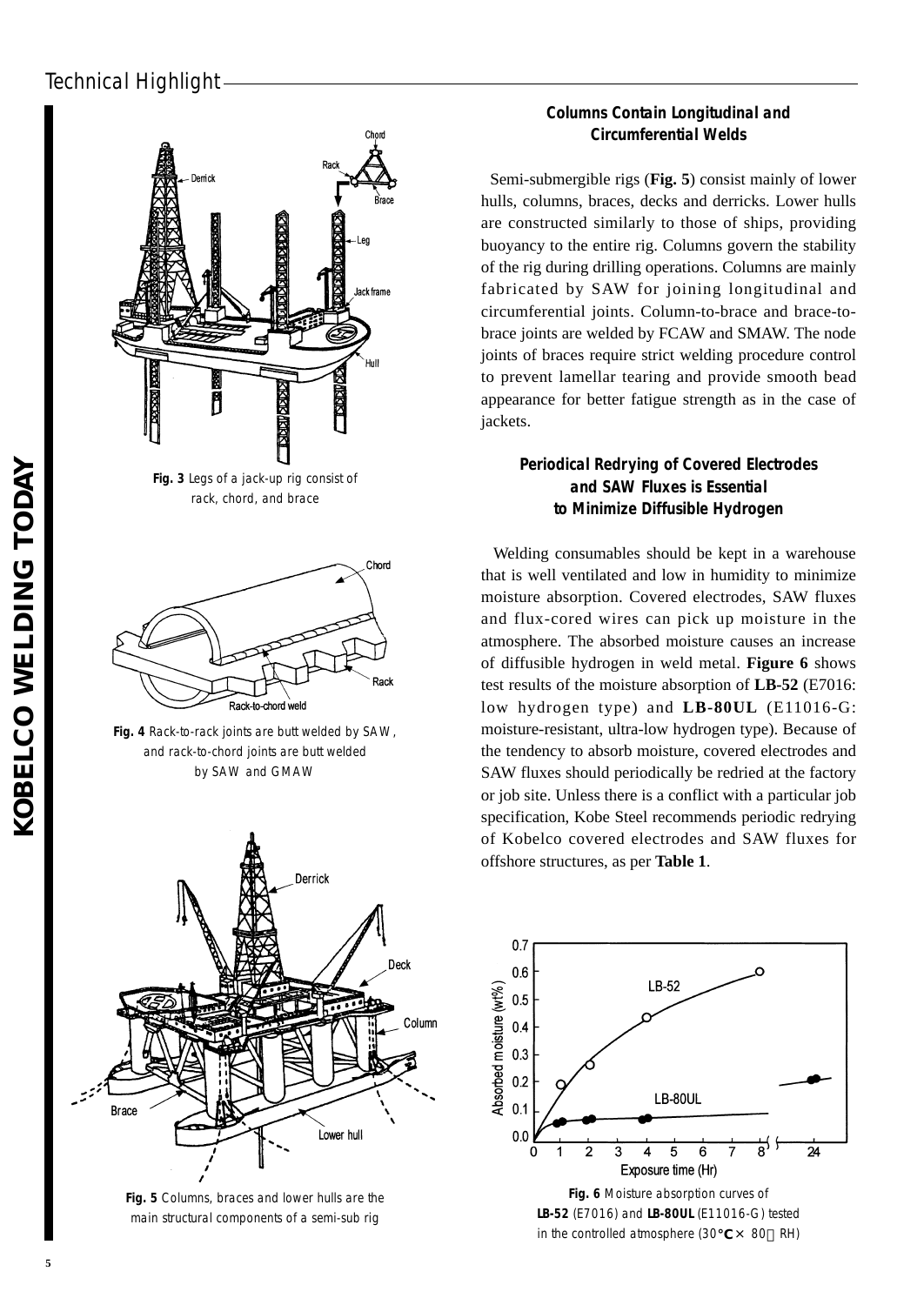## Technical Highlight

| <b>KOBELCO</b><br>brand                                            | Redrying<br>condition               | Holding<br>condition<br>after redry | permissible<br>atmospheric<br>exposure<br>$time^{(1)}$ |
|--------------------------------------------------------------------|-------------------------------------|-------------------------------------|--------------------------------------------------------|
| LB-52, LB-52U                                                      | 300<br>350<br>60 min<br>$\times$ 30 | 100<br>150<br>$\times$ 72 Hr max    | 4 Hr                                                   |
| LB-52A, NB-1SJ,<br>LB-52NS, LB-57,<br>LB-62, LB-62L,<br>LB-52LT-18 | 350<br>400<br>$\times$ 60 min       | 100<br>150<br>$\times$ 72 Hr max    | 4 Hr                                                   |
| <b>LB-62UL</b>                                                     | 350<br>430<br>$\times$ 60 min       | 100<br>150<br>$\times$ 72 Hr max    | 4 Hr                                                   |
| LB-106                                                             | 400<br>350<br>$\times$ 60 min       | 100 150<br>$\times$ 24 Hr max       | 2 <sub>hr</sub>                                        |
| LB-80UL, LB-88LT,<br><b>LBY-75</b>                                 | 430<br>350<br>$\times$ 60 min       | 100.<br>150<br>$\times$ 24 Hr max   | 2 <sub>hr</sub>                                        |
| <b>MF-300</b>                                                      | 150<br>350<br>$\times$ 60 min       | 100 150<br>$\times$ 72 Hr max       | 8 Hr                                                   |
| <b>PFH-55S, PFH-55AS, 200</b><br>PFH-55LT                          | 300<br>60 min<br>$\times$           | 150<br>100<br>$\times$ 72 Hr max    | 4 Hr                                                   |
| PFH-80AK.<br><b>PFH-80AS</b>                                       | 350<br>250 -<br>$\times$ 60 min     | 100<br>150<br>$\times$ 72 Hr max    | 2 <sub>hr</sub>                                        |
| .                                                                  |                                     |                                     |                                                        |

**Table 1** Recommended redrying conditions and permissible atmospheric exposure time

Note (1) Provided the atmospheric condition is 30℃ × 80%RH

Flux-cored wires cannot be redried by heating. After daily welding work is finished, the spool of flux-cored wire should be dismounted from the wire feeding machine and brought back to the warehouse and returned to the original package to minimize moisture absorption.

#### **Preheating is the Basic Technique to Prevent Cold Cracking in Welds**

The proper preheat and interpass temperature to prevent cold cracking depends on several factors, such as the carbon equivalent of the steel, plate thickness, diffusible hydrogen in the weld metal, and heat input. Welding for offshore work is often carried out using preheat and interpass temperatures specified by AWS D1.1 (Structural Welding Code Steel), BS 5135 (Process of Arc Welding of Carbon and Carbon Manganese Steel), and the client**'**s specifications. Unless in conflict with these specifications, Kobe Steel recommends the following preheat and interpass temperature shown in **Table 2** as a rule of thumb.

The use of higher preheat temperatures safely prevents cold cracking, but inconveniences welders. Therefore, in the case of welding 780 MPa high tensile strength steels with heavy sections, a lower temperature preheat is often used during welding, followed by immediate postweld heating  $(150 \t 200 \times 2 \text{ Hr})$ . Immediate postweld heating effectively decreases diffusible hydrogen in welds, thereby preventing cold cracking.

| Table 2 Recommended preheat and          |
|------------------------------------------|
| interpass temperature as a rule of thumb |

| Welding<br>process | <b>KOBELCO brand</b>                                                                                                                | <b>Minimum</b><br>Preheat and<br>interpass<br>temperature <sup>(1)</sup> |
|--------------------|-------------------------------------------------------------------------------------------------------------------------------------|--------------------------------------------------------------------------|
| SMAW               | LB-52, LB-52U, LB-52LT-18, LB-52A,<br>LB-57, LB-52NS, NB-1SJ, LB-62,<br>LB-62L, LB-62UL                                             | 100<br>50.                                                               |
|                    | LB-106, LBY-75<br>LB-80UL, LB-88LT                                                                                                  | 100 150                                                                  |
| <b>FCAW</b>        | DW-100E, DW-55E, DWA-55E,<br>DWA-55ESR, DW-55L, DWA-55L,<br>DW-55LSR, DWA-55LSR,                                                    | 50<br>100                                                                |
|                    | DWA-65L                                                                                                                             | 150<br>50                                                                |
|                    | MGS-50                                                                                                                              | 50<br>100                                                                |
| <b>GMAW</b>        | MGS-70<br>MGS-80, MGS-88A                                                                                                           | 100 150                                                                  |
| SAW                | MF-300/US-36, MF-300/US-49A,<br>MF-300/US-40, PFH-55S/US-49A,<br>PFH-55S/US-40, PFH-55AS/US-36J,<br>PFH-55LT/US36, PFH-80AK/US-56B, | 50<br>100                                                                |
|                    | PFH-80AK/US-255,<br>PFH-80AS/US-80LT,<br><b>PFH-80AK/US-80LT</b>                                                                    | 100.<br>- 150                                                            |

Note (1) Exact minimum preheat and interpass temperature should be thoroughly examined taking into account type of steel, plate thickness and heat input.

#### **Heat Input in Conjunction with Preheat Temperature Governs the Mechanical Properties of Weld**

Heat input, in conjunction with the preheating temperature, has a predominant effect on the cooling speed of welds, where the thickness of the base metal is constant, and, thereby, affects the microstructure of the weld. A change in microstructure directly influences the mechanical properties of the weld. Refer to KOBELCO WELDING TODAY, October 2000, Vol. 3 (No. 4) to see how heat input and preheating temperature act together on cooling speed.

**Figure 7** shows yield strength and tensile strength of **DW-55E** weld metal as a function of cooling rate. This figure shows a decrease in yield strength and tensile strength, as the cooling rate of welds decreases. Impact toughness is also affected by cooling rate, as shown in **Fig. 8**. That is, excessively slow cooling rates cause lower impact energies, particularly at 40, but so do excessively fast cooling rates as shown in testing at 20 . In sum, heat input should be controlled, taking into account preheat temperature and plate thickness, such that cooling rates fall in an appropriate range to maximize the impact toughness of weld metal.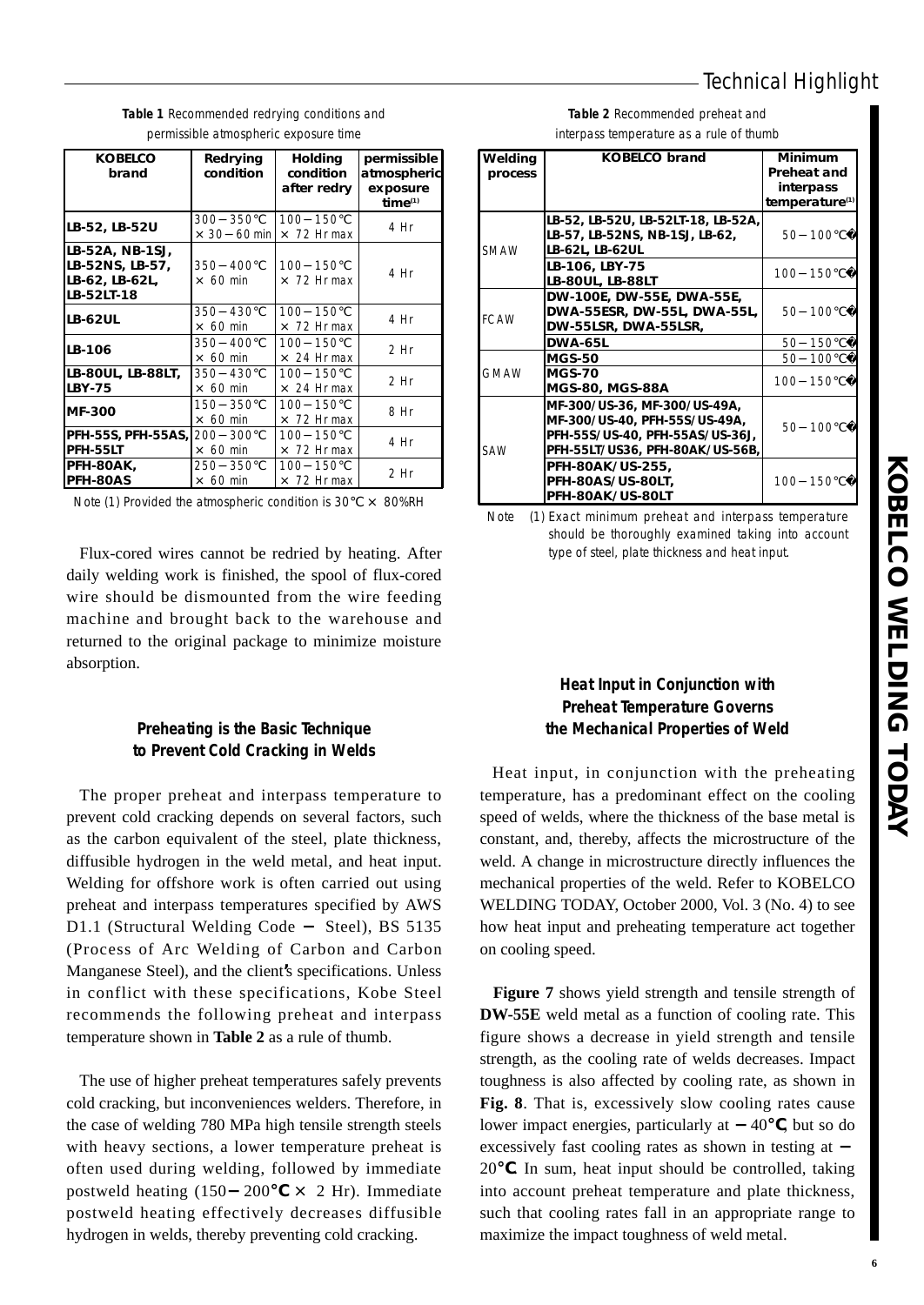## Technical Highlight



**Fig. 7** 0.2% yield strength and tensile strength of **DW-55E** weld metal as a function of cooling speed Wire size: 1.2 mm Welding position: Flat Amp. and volt: 280A, 32V Heat input: 15, 25, 35 kJ/cm Welding speed: 15.4, 21.5, 36.0 cm/min Preheat: RT, 150, 250 Plate thickness: 20 mm



**Fig. 8** Charpy impact absorbed energy of **DW-55E** weld metal as a function of cooling speed Wire size: 1.2 mm Welding position: Flat Amp. and volt: 280A, 32V Heat input: 15, 25, 35 kJ/cm Welding speed: 15.4, 21.5, 36.0 cm/min Preheat: RT, 150, 250 Plate thickness: 20 mm

#### **Wind Degrades Weld Soundness**

In order to provide sound welds in arc welding, the molten pool must be protected from the air by the shielding agents such as molten slag, decomposed-flux gases, and externally supplied gases. High winds can disturb the shielding effect. The permissible wind velocity depends on the welding process: e.g. approx. 5 m/sec in SMAW and approx. 2 m/sec in FCAW with external shielding gas in general. **Table 3** shows how wind velocity affects the occurrence of porosity in **DW-55L** weld metal with  $CO<sub>2</sub>$  shielding gas. The permissible wind velocity increases with increased shielding gas flow rates. However, excessively high flow rates can disturb the gas flow from the welding torch, thereby causing a poor shielding effect.

| Table 3 Effects of shielding gas flow rate on the occurrence of |
|-----------------------------------------------------------------|
| porosity in DW-55L weld bead on plate                           |

| <b>Testing</b><br>wire             | $CO2$ gas<br>flow rate | Wind velocity (m/sec) |  |     |          |          |                   |
|------------------------------------|------------------------|-----------------------|--|-----|----------|----------|-------------------|
|                                    | (liter/min)            |                       |  | 1.5 |          | 2.5      | 3                 |
| DW-55L<br>$(1.2 \, \text{mm})$     | 15                     |                       |  |     | $\times$ | X X      | $\times$ $\times$ |
|                                    | 20                     |                       |  |     |          | $\times$ | $\times$ $\times$ |
|                                    | 25                     |                       |  |     |          |          | ×                 |
| N <sub>loto</sub><br>. No porocity |                        |                       |  |     |          |          |                   |

Note : No porosity

: Porosity at 1 10 pieces per 300-mm bead length

×: Porosity at over 10 pieces per 300-mm bead length

 $\times$   $\times$  : Much more porosity

In addition to degraded X-ray soundness due to porosity, high velocity wind increases the nitrogen content of weld metal as shown in **Fig. 9** and thereby decreases impact toughness as shown in **Fig. 10**. Based on these data, where wind velocity exceeds 1 m/sec, flux-cored wires are recommended to be used with windscreens to cope with strict notch toughness requirements in offshore structures.



#### **References**

2. Kobe Steel, Ltd., Welding of Offshore Structures, Oct. 1985

<sup>1.</sup> H. Harasawa, Present Status of the Welding of Large Offshore Structures, Kobelco Technical Guide, No. 148, 1982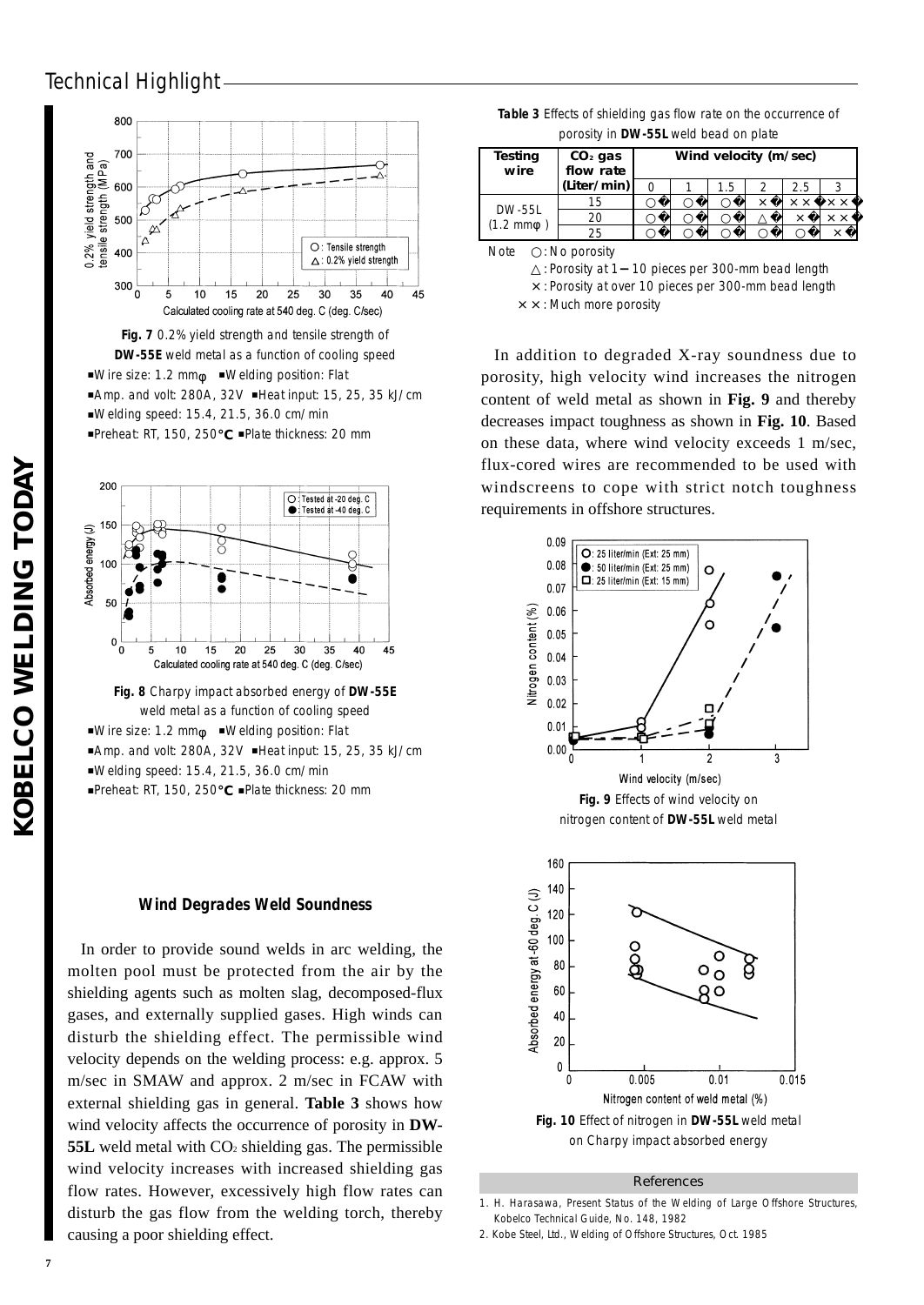## Q & A in Arc Welding

## Question ?

What advantages are there in downhill welding and how should it be used, compared with uphill welding in **GMAW and FCAW?** 



# **Answer** -

As you may know, we use either downhill or uphill welding in the vertical position. Downhill welding is carried out with a downward progression, conversely, uphill moves in an upward progression. Downhill welding is often used for fillet welding of steel sheets due to the following advantages over uphill welding.

- (1) Faster welding speed
- (2) Easier to obtain small-leg fillet weld
- (3) Shallower penetration
- (4) Lower heat input due to faster welding speed
- (5) Less welding distortion

However, downhill welding can inhibit penetration and generate slag inclusions unless a welder can control the arc to track correctly on the welding line at fast speeds (e.g. 60 cm/min or higher with a 1.2-mm wire). The following measures can prevent defects in vertical fillet downhill welding.

- (1) Use the straight run technique without weaving.
- (2) Control the welding torch so that the work angle is 45 degrees and the drag angle, 5-15 degrees as shown below.



Work angle: 45 deg. Work angle: 45 deg.



Another difficulty with downhill welding is that it tends to cause a concave bead having an insufficient throat (concavity) in vertical fillet welding. To overcome this problem, two-layer welding is recommended as shown in the following figure. Even in the second layer, again, use the straight run technique without weaving.



With respect to welding wires suitable for downhill welding, the following choices are recommended in conjunction with suitable droplet transfer mode and application.

- (1) Solid wires for welding sheet metals by using a short-circuiting arc at the low current range (e.g. 50- 160A for 1.2mm wire), such as **MG-51T** (ER70S-6)
- (2) Flux-cored wires for welding sheet metals by using a short-circuiting arc at the low current range (e.g. 50- 180A for 1.2mm wire), such as **MX-100T** (E71T-1, E71T-1M)
- (3) Flux-cored wires for welding thin plates by using a globular arc at the middle to high current range (e.g. 200-300A for 1.2mm wire), such as **DWA-50** (E71T-1M), **DW-100** (E71T-1), **DW-110** (E71T-1), and **MX-Z210** (E70T-1)

Before employing downhill welding, weld penetration, joint alignment tolerance and the welder**'**s skill should thoroughly be examined to ensure that the weld satisfies the requirements. For your information, AWS D1.1 (Structural Welding Code Steel), for example, specifies that a change from uphill to downhill or vice versa is the essential variable requiring requalification of the welding procedure specification.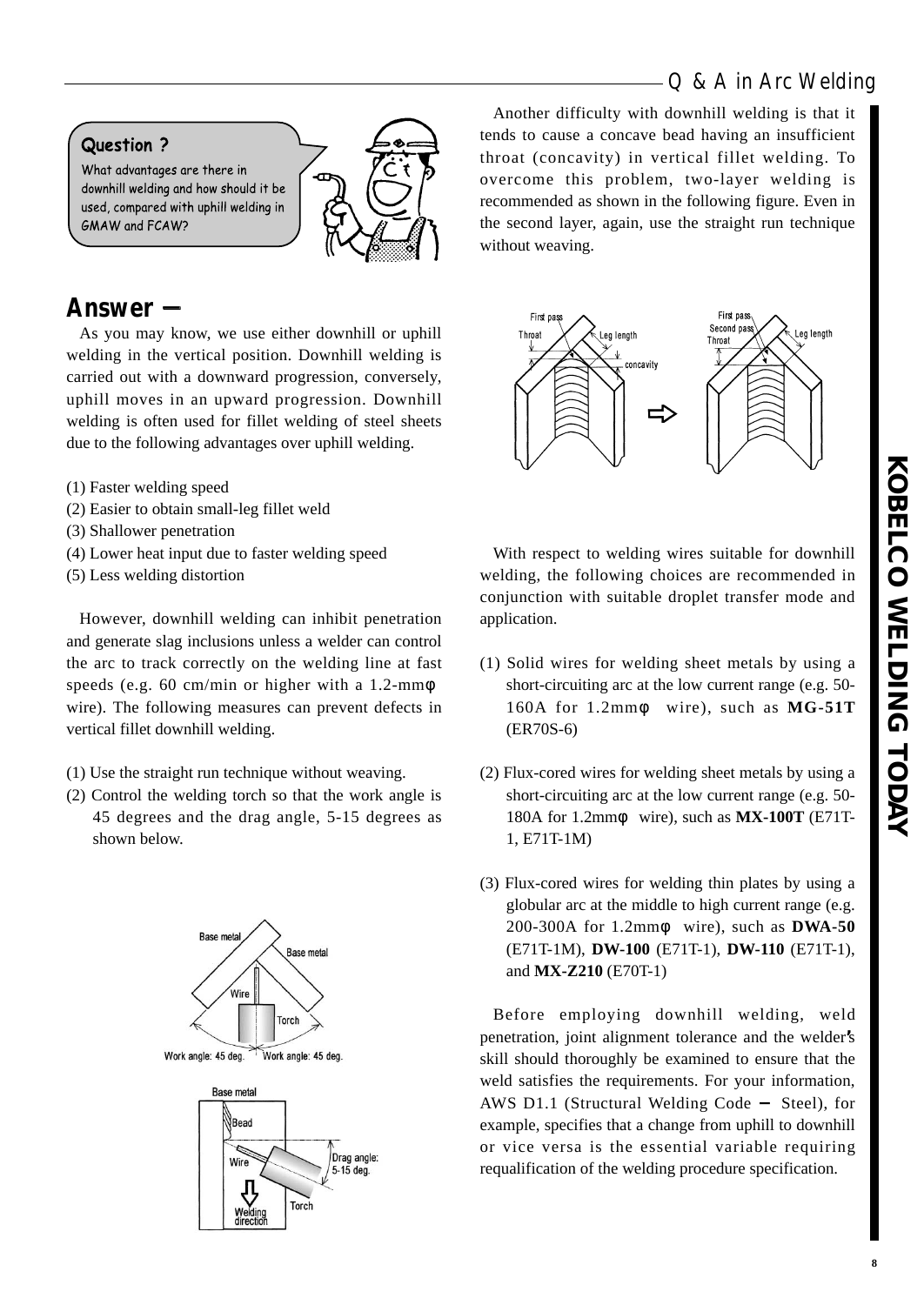# **A Brand-New FCW for High Tensile Strength Steel: DWA-65L (AWS A5.29 E91T1-K2MJ)**

Expanding the uses of 500-MPa yield strength steel to low temperature offshore applications (e.g. the top side structure of jacket platforms) has triggered the development of DWA-65L, a rutile type flux-cored wire. DWA-65L offers similar usability but higher tensile strength when compared with DWA-55L. Titaniumboron micro-alloyed (Ti-B type) DWA-65L all-weld metal provides excellent impact notch toughness at low temperatures down to 40 and guarantees a minimum yield strength of 540 MPa and tensile strength of 620 MPa as shown in **Table 1**.

| Table 1 Typical chemical composition and        |
|-------------------------------------------------|
| mechanical properties of DWA-65L all-weld metal |

| Chemical composition (%)      |      |      |            |       |  |               |      |          |       |
|-------------------------------|------|------|------------|-------|--|---------------|------|----------|-------|
| c                             | Si   | Mn   | P          | s     |  | Νi            | Mo   | Τi       | в     |
| 0.05                          | 0.35 | 1.17 | 0.010      | 0.009 |  | 1.69          | 0.11 | 0.05     | 0.004 |
| <b>Mechanical properties</b>  |      |      |            |       |  |               |      |          |       |
| <b>Tensile</b><br>0.2% offset |      |      | Elongation |       |  | Charpy impact |      |          |       |
| strength<br>strength          |      |      |            |       |  | energy at     | 40   |          |       |
| (MPa)<br>(MPa)<br>(%)         |      |      |            | (J)   |  |               |      |          |       |
|                               |      |      |            |       |  | 61, 92, 93    |      |          |       |
|                               |      |      |            |       |  |               |      | (Av. 82) |       |
|                               | 601  |      | 660        |       |  | 24            |      |          |       |

Testing conditions:

(1) Wire size: 1.2 mm (2) Welding position: Flat

(3) Welding Amperage and voltage: 280A/27-29V

(4) Heat input: 1.7 1.8 kJ/mm (5) Shielding gas: 80%Ar-20%CO2

(6) Preheat and interpass temperature: 150

The effect of heat input on mechanical properties is one factor that should be noted when setting appropriate welding parameters for a particular job. **Figures 1** and **2** show effects of heat input on yield strength, tensile strength and impact energy of DWA-65L all-weld metal.



**Fig. 1** Tensile strength and 0.2% yield strength of DWA-65L all-weld metal vs. heat input 1.2 mm wire 280Amp./28-30Volt Flat welding position 80%Ar-20%CO<sub>2</sub> 8-25 passes/5-8 layers Preheat & interpass temp.: 150



DWA-65L all-weld metal vs. heat input 1.2 mm wire 280Amp./28-30Volt 80%Ar-20%CO2 Flat welding position 8-25 passes/5-8 layers

The joint welding test results of DWA-65L (1.2 mm wire, KL37 base metal, 80%Ar-20%CO<sub>2</sub>, 260A/23-28V, 100 preheat) exhibit sufficient tensile properties and notch toughness at 40 as shown in **Table 2** and **Fig. 3**. All test specimens were cut from both sides of the joint (**Fig. 4**).

**Table 2** Tensile properties of DWA-65L joint weld metals

| Welding<br>position | Location of<br>specimen | $0.2\%$ OS<br>(MPa) | ΤS<br>(MPa) | EI.<br>(%) |
|---------------------|-------------------------|---------------------|-------------|------------|
|                     | Backing side            | 639                 | 679         | 27         |
| Flat                | Final side              | 592                 | 656         | 29         |
| Horizontal          | Backing side            | 668                 | 706         | 28         |
|                     | Final side              | 659                 | 701         | 28         |
|                     | Backing side            | 653                 | 695         | 26         |
| Vertical-up         | Final side              | 615                 | 678         | 27         |



**Fig. 3** Impact test results of DWA-65L joint weld metals



**Fig. 4** Locations of test specimens